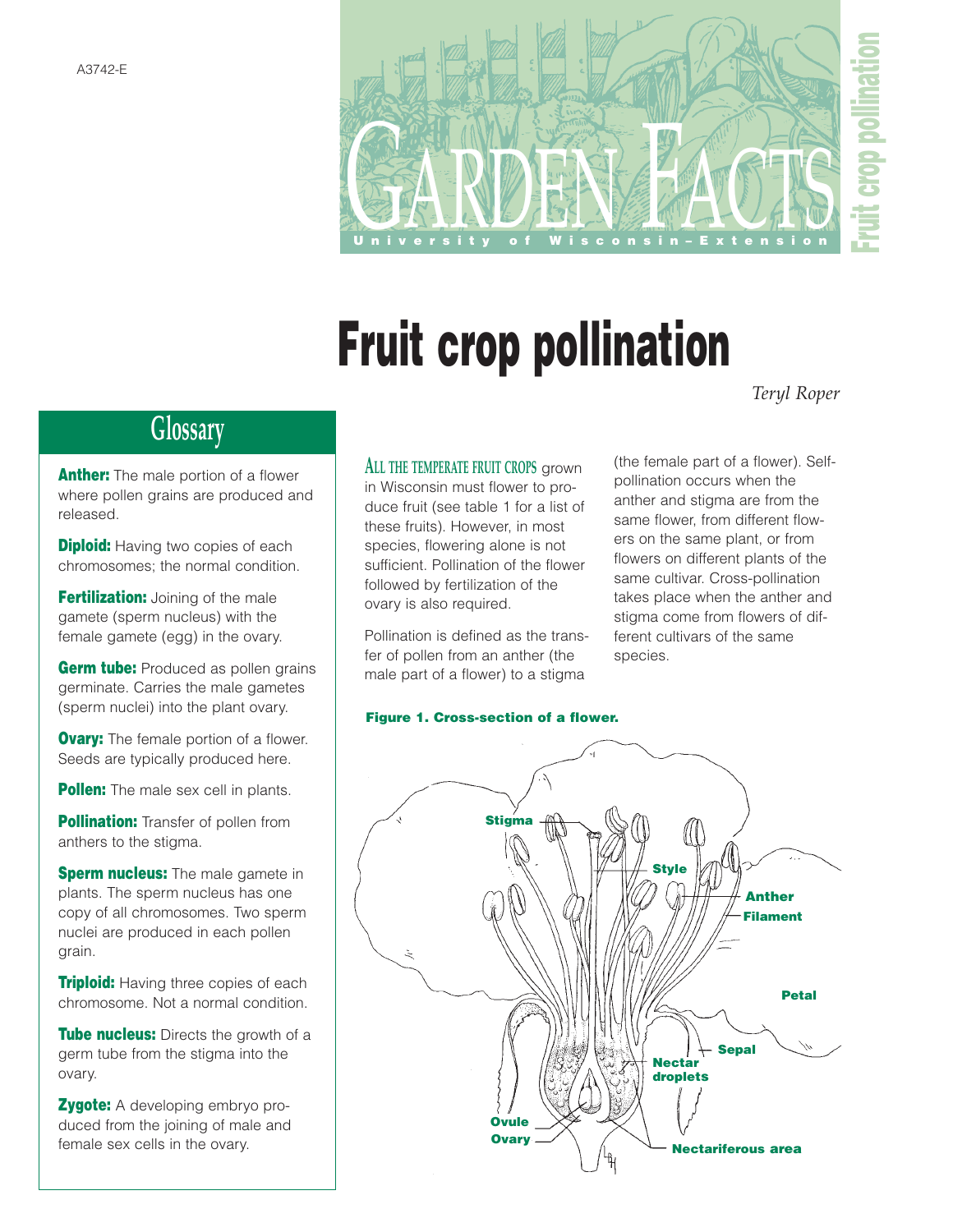

Pollen transfer is accomplished mostly by insects, predominantly honeybees. Insects are attracted to the large showy flowers and nectar that is produced in the flowers. Other insects such as flies, bumble bees and wasps also help pollinate flowers. Wind may also play a role, especially in nut crops.

After the flower is pollinated, the pollen grain germinates on the stigma and a germ tube grows down through the flower's style to the ovary (fig. 2). One of the two sperm nuclei in the germ tube will unite with the egg in the ovary to create a zygote that will eventually produce a seed.

# **Figure 2. Germ tube.**

| <b>Crop</b>     | <b>Cross pollination</b> |                     |                   |
|-----------------|--------------------------|---------------------|-------------------|
|                 | <b>Required</b>          | <b>Not required</b> | <b>Beneficial</b> |
| Apple           | X                        |                     |                   |
| Pear            | $\times$                 |                     |                   |
| Asian pear      |                          | X                   | X                 |
| Tart cherry     |                          | X                   |                   |
| Sweet Cherry    | X <sup>1</sup>           |                     |                   |
| Peach           |                          | X                   |                   |
| Nectarine       |                          |                     | $\times$          |
| Apricot         |                          |                     | $X^2$             |
| European plum   |                          |                     | X                 |
| Hybrid plums    | X <sup>1</sup>           |                     |                   |
| Strawberry      |                          | X                   |                   |
| Raspberry       |                          |                     | X                 |
| Blueberry       | $\mathsf X$              |                     |                   |
| Cranberry       |                          | $\times$            |                   |
| Gooseberry      |                          | X                   |                   |
| Currant         |                          |                     | X                 |
| Juneberry       | $\times$                 |                     |                   |
| Grape           |                          | X                   |                   |
| Elderberry      | $\times$                 |                     |                   |
| Lingonberry     |                          | X                   |                   |
| Hardy kiwifruit | Male & female plants     |                     |                   |

### **Table 1. Pollination requirements of Wisconsin fruit crops**

1 Cross incompatibility also a problem.

2 Not all cultivars are self-fruitful.